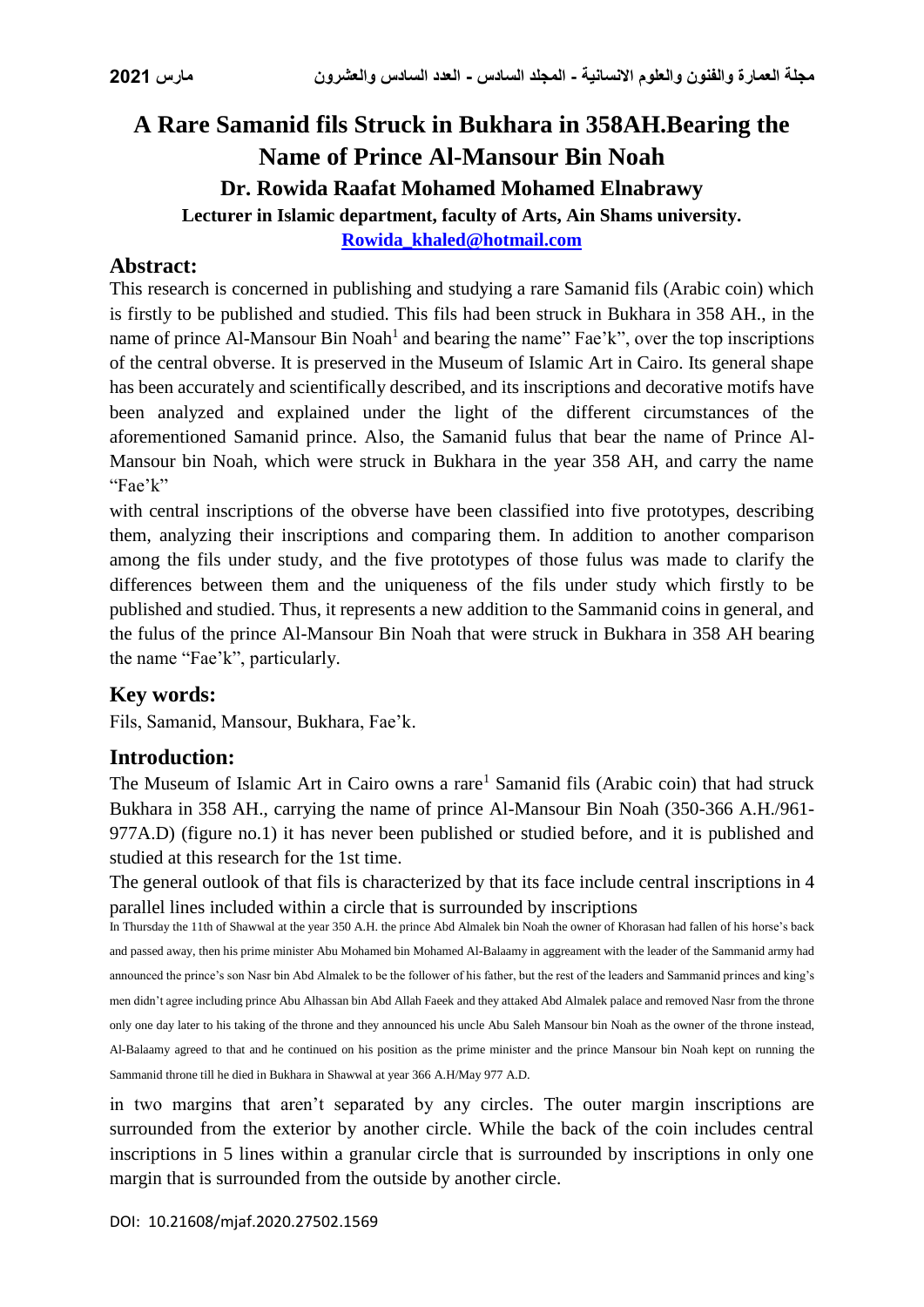Those inscriptions and motifs appeared as follows:

| Face                                                              | back                                                               |
|-------------------------------------------------------------------|--------------------------------------------------------------------|
| <b>Center:</b>                                                    | center:                                                            |
| There is no god but                                               | <b>Allah</b>                                                       |
| only Allah                                                        | <b>Mohamed</b>                                                     |
| who has no partner                                                | the messenger of Allah                                             |
| Internal margin: the struck of this fils is in the name of Allah. |                                                                    |
| <b>Margin: ordered by</b>                                         | the prince, the master and the victorious king                     |
| may he be supported by Allah.                                     |                                                                    |
| In Bukhara year three hundred and fifty-eight                     | weight: $4.44$ gm.                                                 |
| External margin: everything is to Allah before and after          | diameter: 24 ml.                                                   |
|                                                                   | That's the day when believers are happy with the victory of Allah. |

In the top of the inscriptions of the center of the face there is the name Fae'k and he is Abu Alhassan bin Abd Allah Faek who was known as Faek the special as he was one of the specially chosen to raise the prince Al-Mansour Bin Noah and he exerted much effort and played a major role in handing the throne to the prince instead of his nephew Nasr bin Abd Almalek. Abbas Ikbal<sup>2</sup> narrated that story that when Abd Almalek bin Noah passed away, then his prime minister Abu Mohamed bin Mohamed Al-Balaamy in agreement with Al-Batkin had announced the prince's son Nasr to be the follower of his father, but the rest of the leaders and Samanid princes and king's men didn't accept that and they attacked Abd Almalek palace and removed Nasr from the throne only one day after him taking the throne and they announced his uncle Abu Saleh Mansour bin Noah as the owner of the throne instead, Al-Balaamy agreed to that that's why he remained in his position as the prime minister. The most one who was anxious to help Al- Mansour to be the ruler was the prince Alhassan bin Abd Allah Faeek who was originally one of the Roman boys and he was at the service of Mansour bin Noah since he was a child and he was one of his private and special educators that's why he was called Faeek the special.

In the last 3 lines from line 2 till line 4 in the inscriptions of the center of the face, there was the full testimony of monotheism there is no god but only Allah who has no partner. Which started to be recorded at the center of the face of the Umayyad dinars and dirhams by the same formulation and arrangement since it had been translated into Arabic at year 77AH/696AD. by the Caliph Abd Almalek bin Marwan when he translated the money and the diwans into Arabic. The full testimony of monotheism continued to be recorded on money by the same formulation and arrangement at most of the Islamic countries till the end of the Mameluke era at year 923AH/1517AD. also on the money of the other Islamic countries whether east or west of the Islamic country<sup>3</sup>. Down to the  $4<sup>th</sup>$  and last line in inscriptions of the center of the face there was a small obscured dot.

In the inner margin there was the incomplete (basmalah) as like that "in the name of Allah" which was firstly engraved on the Sasin Arabic dirhams such as dirham of Nahr Terry at year  $31AH<sup>4</sup>$ . After the incomplete (basmalah) (name of Allah) came the category of the money as "that fils was struck" then the place and date of the coinage which were Bukhara year 358 AH. Bukhara<sup>5</sup> was called many names and it was the most nourished country beyond the river and it was the capital of the Samanid kings of the east since year 279 AH/892 AD. When prince Ismail bin Ahmed (279-295 AH/892-907AD.) had taken it as his capital and continued as a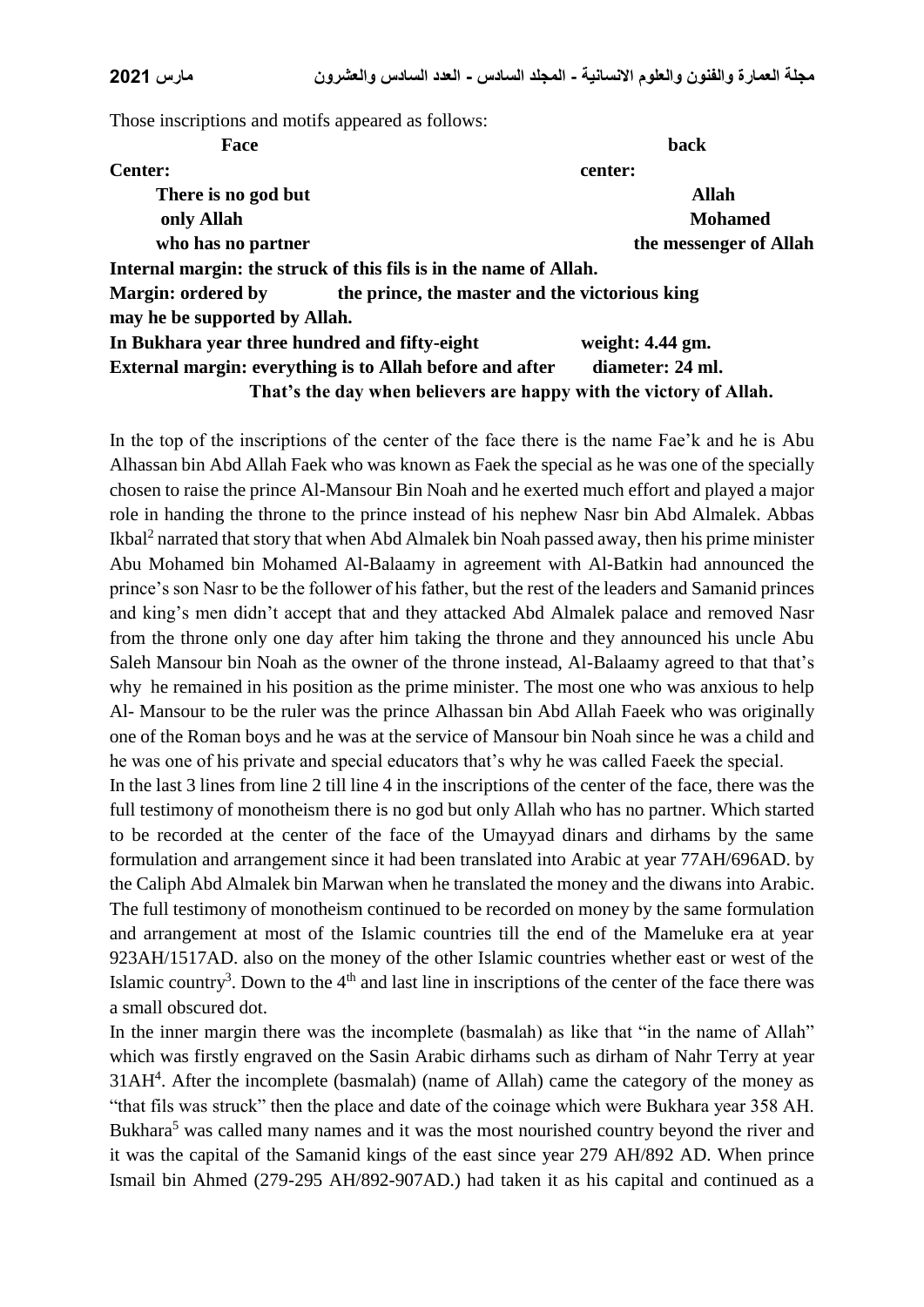capital till the fall of the Samanid country<sup>6</sup> and the city at the time of the mentioned prince was the greatest<sup>7</sup> country in the Islamic world. Golden, silver and copper coins were struck in Bukhara and its money at the time of prince Mansour bin Noah was characterized by recording many names on it. The money that was struck at year 358 AH had the names of Abu Bakr Al-Mohzag or Bakr, other coins had the name of Fae'k, sometimes it was written with his own title (the special, Al-Khasa). At the outer margin of the face appeared the  $4<sup>th</sup>$  and  $5<sup>th</sup>$  verses of Surat Al-Rome" everything is to Allah before and after. That's the day when believers are happy with the victory of Allah." That Surat was aspired to prophet Mohamed when the Persian<sup>8</sup> (Sassanids) had beaten the Roman (Byzantines) and the disbelievers were happy for the Persian victory as they were heathens so those verses came to grant Muslims that the Roman victory had become too close. Those parts of the verses first appeared on the money of the Abbasid Caliph Al-Mamoun (198-218 AH/813-833 AD). they first appeared on Marro dirhams that were struck at 199 AH., then Asphahan<sup>9</sup> dirhams that were struck at 202 AH., also on the dinars that were struck at 206  $AH^{10}$ . The reason that encouraged Al-Mamoun to record those parts of the 2 verses is that he wanted to tell people that he was right when he disobeyed his brother Mohamed Al-Amin who separated him from being next to have the crown, so Al-Mamoun paid back by ordering never to mention his brother name on coinage or Friday's prayer speech, that's when a war started between the 2 brothers at year 195 AH/810 AD, that ended at year 198 AH/813 AD by killing Al-Amin and Al-Mamoun had inherited the throne of the Abbasid country<sup>11</sup>. That Quran script of Surat Al-Rome kept on being recorded over the money of various Islamic countries till the end of the  $8<sup>th</sup>$  century Ah/14<sup>th</sup> AD.

In the inscriptions of the center of the back, the word Allah was engraved at the first line, at the 2<sup>nd</sup> line was the word Mohamed while at the third there were the words "the messenger of Allah" and in the 4<sup>th</sup> and 5<sup>th</sup> lines there were the words Mansour bin Noah as in Thursday the 11th of Shawwal at the year 350 A.H. the prince Abd Almalek bin Noah the owner of Khorasan had fallen of his horse's back and passed away<sup>12</sup>, then his prime minister Abu Mohamed bin Mohamed Al-Balaamy in agreement with Al-Baktin the leader of the Samanid army had announced the prince's son Nasr bin Abd Almalek to be the follower of his father, but the rest of the leaders and Samanid princes and king's men didn't agree including prince Abu Alhassan bin Abd Allah Faeek and they attacked Abd Almalek palace and removed Nasr from the throne only one day later to his taking of the throne and they announced his uncle Abu Saleh Mansour bin Noah as the owner of the throne instead, Al-Balaamy agreed to that and he continued on his position as the prime minister<sup>13</sup> and the prince Mansour bin Noah kept on running the Samanid throne till he died in Bukhara in Shawwal at year 366 A.H/May 977 A.D<sup>14</sup>. as we mentioned earlier.

In the margin there were the words "ordered by" that statement was recorded on the money to clarify that the ruler or the Caliph or the prince is the only one who has the right to release that money. The Umayyad Caliphs kept the right to strike golden and silver coins while they left the right to strike fulus to the governors considering that fulus weren't the main currency of the country but it's a local one, can only be handled within the borders of the governorate or the region where it was struck. That's why governors competed in recording their names on the money that was coinage at their governorates and engraved the statement "ordered by" to ensure that the money was coinage under their supervision and declare their legal right to strike the money with their names<sup>15</sup>. That statement in the back margin is followed by "the prince, the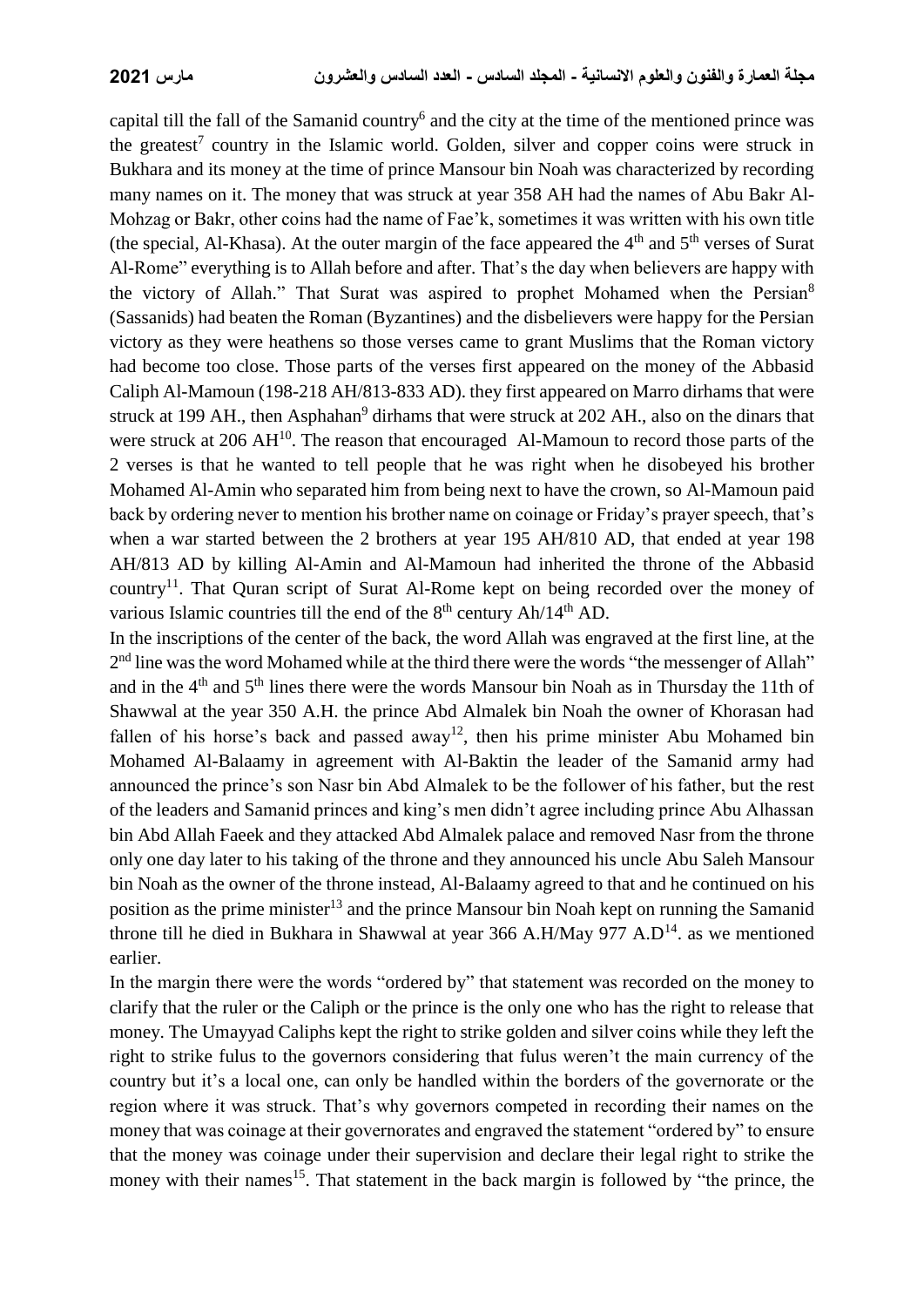master and the victorious king" who was the prince Mansour bin Noah the Samanid who ordered the strike of that fils. The margin inscriptions ended with the prayer sentence" may he be supported by Allah" which means that Allah the almighty had supported the prince and gave him victory over his Bohin<sup>16</sup> enemies, the sentence" may he be supported by Allah" is a prayer for its owner that Allah might provide him with his strength and grant him victory over his enemies. That particular sentence was written at the margin of the back of some money that was struck by the prince Mansour bin Noah in Bukhara particularly at year 358 AH, that's why the prince Mansour had asked Allah for victory and support in his wars against his Bohin enemies especially that those wars continued for a long time among the Samanid and the Bohin around the irrigation province till a truce was declared between the Samanid prince Mansour bin Noah and the Bohin prince Rokn Al-Dawla which says that the prince Rokn Al-Dawla had to pay 100,000 dinars each year and his son Adad Al-Dawla must carry 50,000 dinars<sup>17</sup> to the Samanid prince. Many of the Samanid money has reached us which carry the name of the prince Mansour bin Noah that was struck in Bukhara at year 358AH and carry the name Faek in the inscriptions of the center of the face. The money could be classified into 5 styles according to the following: **The first style:**

This style includes central inscriptions in 5 parallel lines surrounded by writings in one margin in both the face and the back, those inscriptions appeared as the following:

| Face                                                         | <b>back</b>        |
|--------------------------------------------------------------|--------------------|
| <b>Center:</b>                                               | center:            |
| Faek                                                         | <b>Allah</b>       |
| There is no God but                                          | <b>Mohamed</b>     |
| <b>Only Allah</b>                                            | messenger of Allah |
| Has no partner                                               | <b>Mansour</b>     |
| The special (Al-Khasa)                                       | bin Noah           |
| Margin: in the name of Allah this fils was struck in Bukhara |                    |
| By the hand of Abu Bakr at year 358                          |                    |

**king** 

 **Margin: what was ordered by the prince, the victorious** 

### **Supported by Allah**

That style is characterized from the other 4 styles by the presence of the name Faek in the top of the inscriptions of the center of the face and his nickname The special (Al-Khasa) in the bottom of the inscriptions themselves. It also includes the sentence "By the hand of Abu Bakr" in the face inscriptions which means that this fils was struck under the supervision of Abu Bakr. As far as we know, six prototypes of that style have reached us, which had been struck by Mansour bin Noah in Bukhara at year 358 Ah and carry the name Faek in the top of the inscriptions of the center of the face and have been acknowledged. The  $1<sup>st</sup>$  model is kept at the home of Egyptian books in Cairo<sup>18</sup>, while the other 5 models are kept in Armitage museum in Petersburg<sup>19</sup>, Russia.

### **The second style:**

It looks like the  $1<sup>st</sup>$  style in its general appearance and the scripts of its writings and their arrangements except for the inscriptions of the margin of the face as it appeared like the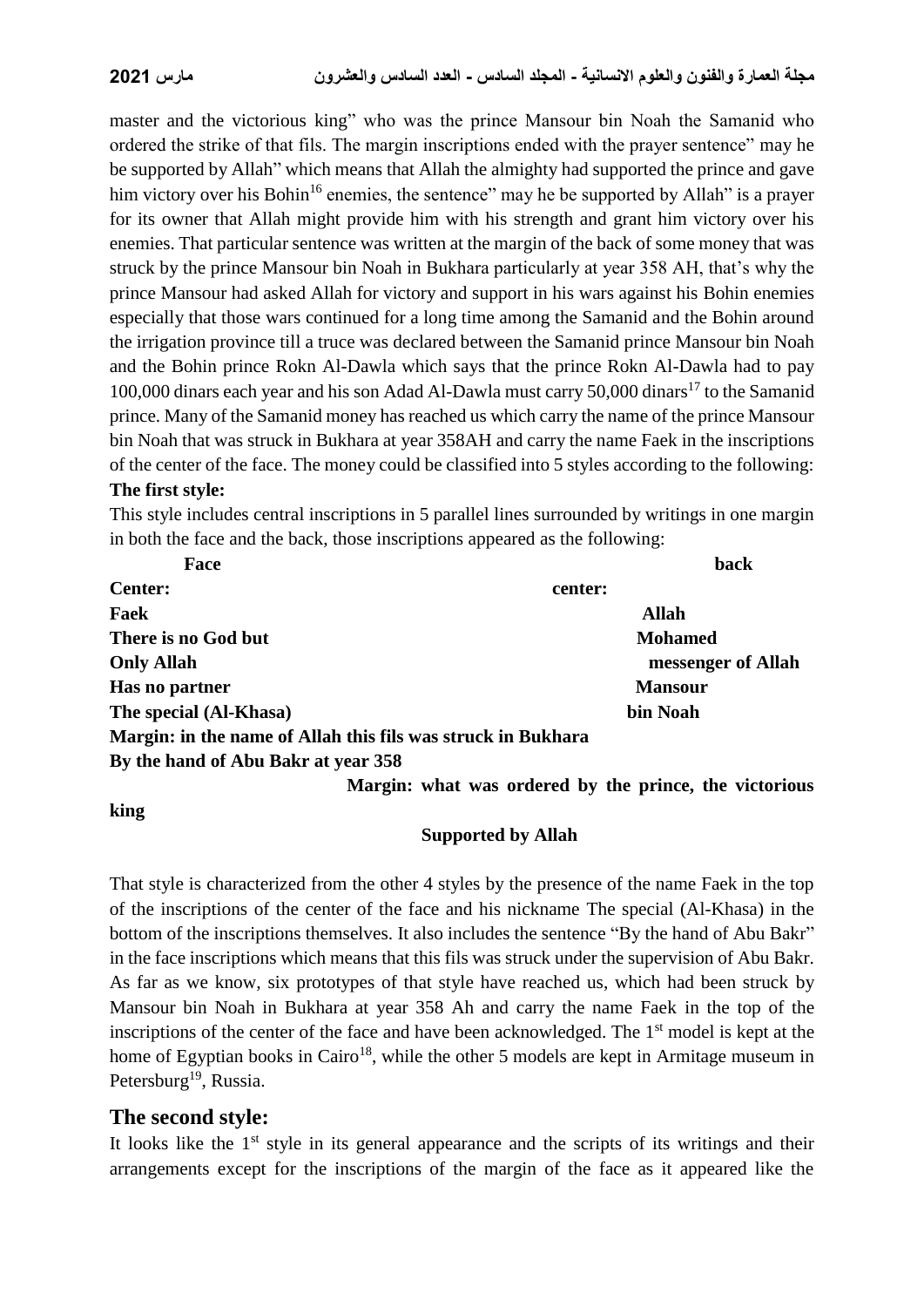following: in the name of Allah, this fils was struck in Bukhara by the hands of Abu Bakr Al-Mohzag at year 358. This style resembles the  $1<sup>st</sup>$  style in the inscriptions of the face center except for being characterized that it includes the full name "Abu Bakr Al-Mohzag" as the 1<sup>st</sup> style doesn't include the family title "Al-Mohzag". The 2 styles are considered the only ones of the 5 styles that carry the name of the one who ordered the coinage of the fils in Bukhara at year 358 Ah. written as "by the hands of Abu Bakr" in the 1<sup>st</sup> style and as "by the hands of Abu Bakr Al-Mohzag" in the 2<sup>nd</sup> style, in the inscriptions of the margin in the face. A model that was released by Lean Paul<sup>20</sup> and is kept in the British museum, London belongs to this style.

### **The third style:**

It looks like the  $1<sup>st</sup>$  style in the general appearance and the back inscriptions and their arrangements, but it differs in the face inscriptions which appeared as the following:

**Face** back **back Center: Faek the same as the first style There is no god but Only Allah Has no partner Bakr**

**Margin: in the name of Allah, this fils was struck in bukhara at year 358.**

That style is characterized from the other 4 styles (the first, second, fourth, fifth) by the presence of the name Faek at the top of the inscriptions of the face center in the 1st line, and the presence of the name Bakr down to those inscriptions.

There are two models which have been related to this style and were released, the 1<sup>st</sup> one is kept at the home of Egyptian books in Cairo<sup>21</sup>, and the  $2<sup>nd</sup>$  model is among the collection of MR. Abd Allah bin Jassem Al-Motery in Dubai<sup>22</sup>.

### **The fourth style:**

It looks like the 2<sup>nd</sup> style in the general appearance and the back inscriptions which appeared as the following:

**Face** back **back Center: Faek** the same as the first style  **There is no god but Only Allah Has no partner Al-Mohzag Margin as in the third style.** 

That style is characterized from the other 4 styles (the first, second, third, fifth) by the presence of the name Faek at the top of the inscriptions of the face center in the 1<sup>st</sup> line, and the presence of the name Al-Mohzag down to those inscriptions at the  $5<sup>th</sup>$  line, two fulus that are being kept in the Armitage museum in Russia<sup>23</sup> are belonging to this style.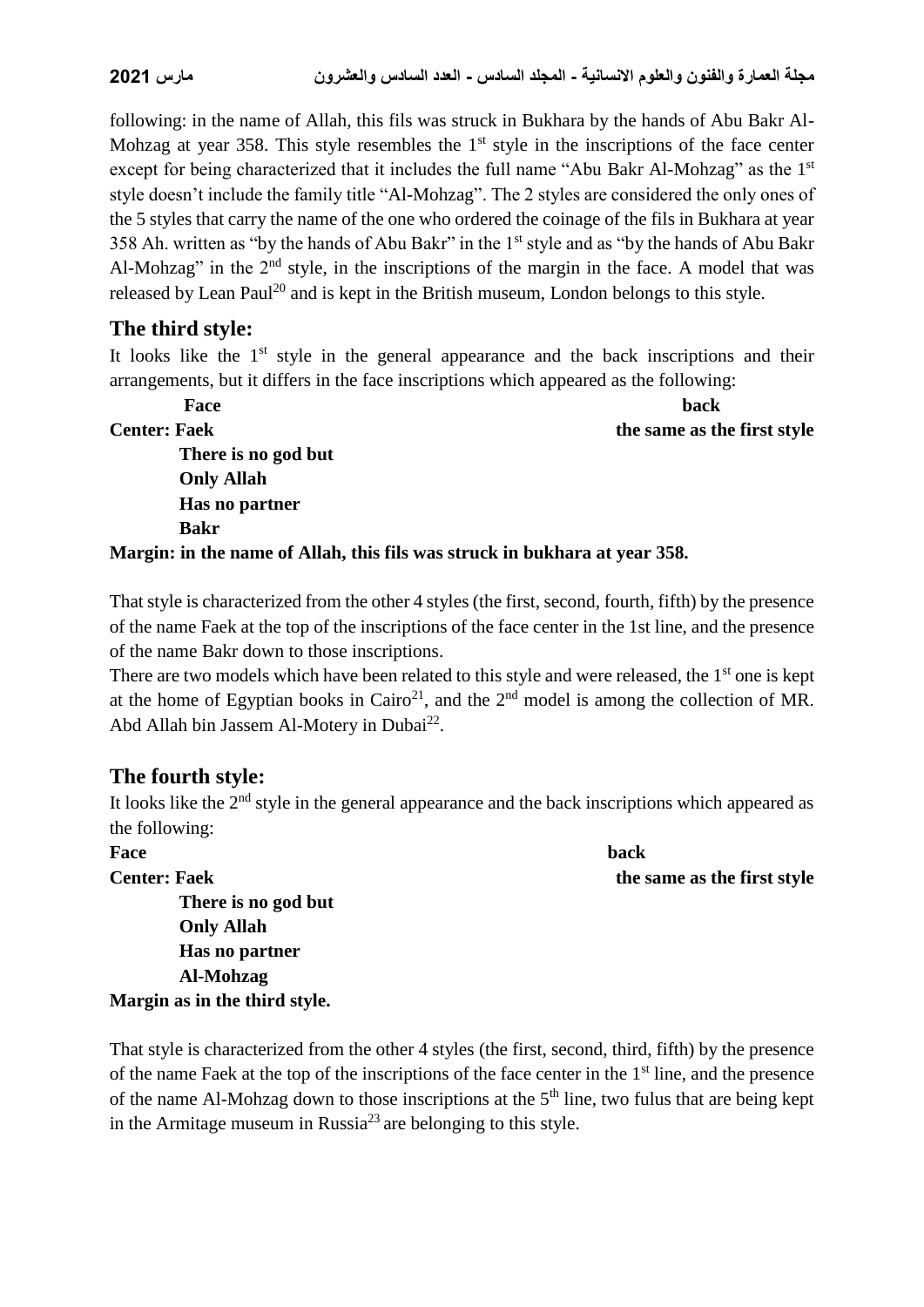## **The fifth style:**

This style is characterized by the presence of a shape that looks like a triangle with its base directed to the top and the head is directed down in the face center, inside the triangle there is the name Faek and at the top of the base there is the sentence "there is no god but" written from the right to the left. Parallel to the right side from down up written the sentence "has no partner". There are other inscriptions around the center inscriptions in one margin such as in the 4<sup>th</sup> style. While the back inscriptions and their arrangements are the same in all of the five styles.

This style differs from the other 4 styles in having a triangle with the name Faek inside of it. A fils that had been released by Michener<sup>24</sup>belongs to this style and is kept at one of private collections.

Comparing the fils under the study with the fulus of the five styles that had been struck by prince Mansour bin Noah in Bukhara at year 358 AH and carry the name Faek on top of the inscriptions of the face center. We can determine that the fils under the study resembles the fulus of the 5 styles in the back inscriptions and their arrangements, but differs in the face inscriptions only. As the face of the previously mentioned 5 styles includes central inscriptions in 5 lines, while the fils under the study includes only 4 lines at the top of them there is the name Faek and there are no other names below those central inscriptions.

Also the inscriptions of the face center are surrounded by only one margin at all of the 5 styles, while the fils under the study has 2 margins around the center inscriptions. The inner margin has the incomplete "Basmalah""in the name of god" then place and date of the coinage. The outer margin has parts of the 4th and 5th verses of Surat Al-Rome" everything is to Allah before and after. That's the day when believers are happy with the victory of Allah." That part of the mentioned verses doesn't exist in the fulus belonging to the previously mentioned 5 styles.

It is worth mentioning that the fifth style is the only style that has only the name Faek at the inscriptions of the face center so it is the most resembling one to the fils under study, but they differ in the position of the name as in the  $5<sup>th</sup>$  style the name was inside a triangle surrounded by the full testimony of monotheism while the name Faek was at the top of the inscriptions of the face center in the studied fils. The 5<sup>th</sup> style fulus also resemble the studied fils in having no other names but Faek in the inscriptions of the face center.

From here aroused the significance of the fils, the main subject of this research paper as it is considered a whole different style from the fulus of the other five styles and represents a brand new, unknown style. In particularly that this fils has never been released before or anything like it, so it is considered a new style and new addition to the Samanid money in general, and in particular, prince Mansour bin Noah money that had been struck in Bukhara at year 358 AH. and carry the name Faek.

### **References:**

1- The recording no. 14559 ،its weight is 4.44and the diameter is 24.

2- Ikbal Abbas "history of Iran post Islam since the beginning of the Tahirids till the end of the Qajar dynasty (205 AH/820 AD-1243 AH/1925 AD) translated from Persian, introduced and commented by dr. Mohamed Alaa- Aladdin Mansour. Proof read by pro. Al-Sebaay Ahmed. Cairo 1410 AH/1990 AD. P. 152.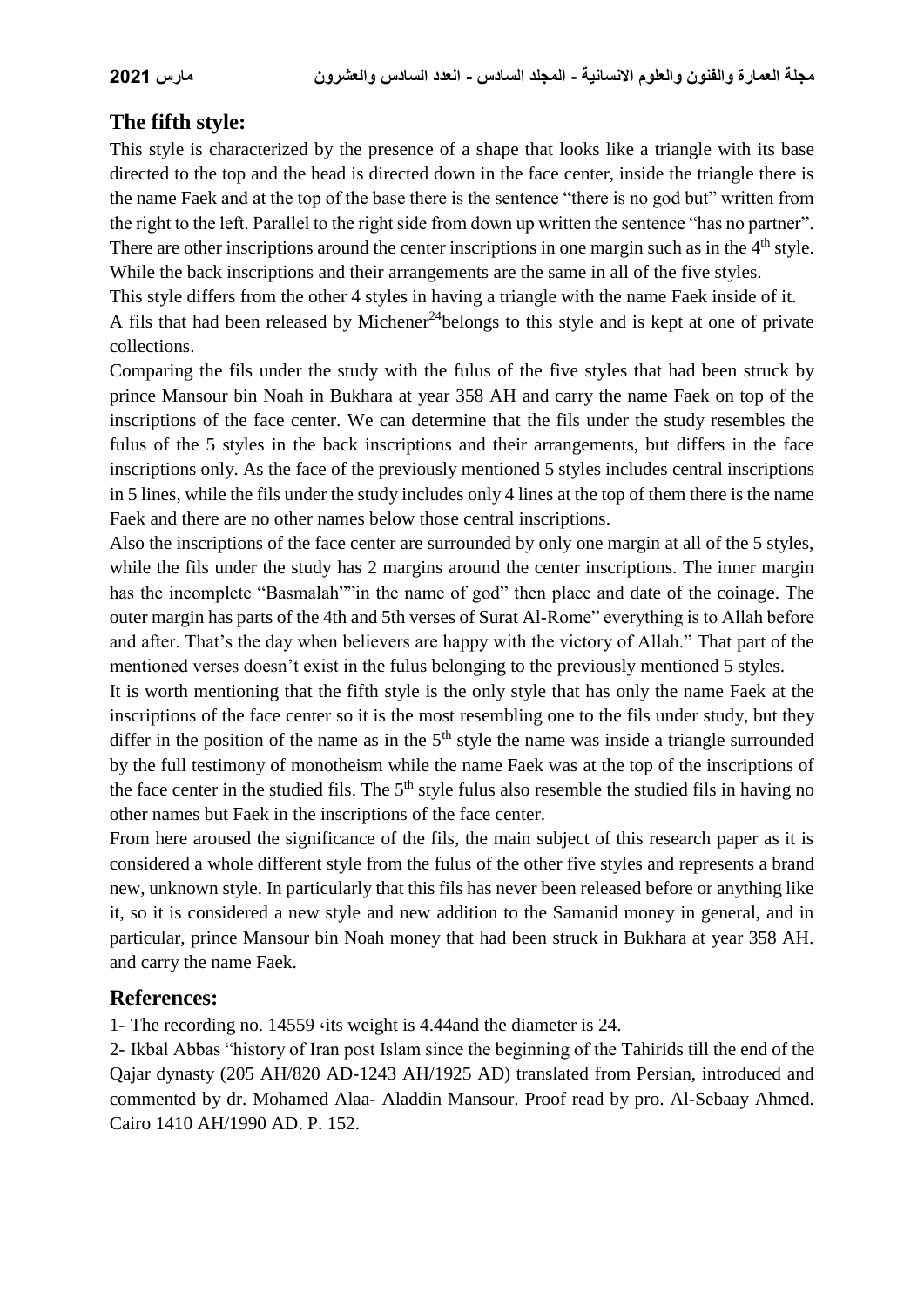- Qenawy Shabaan Abbas (coinage of the Samanid empire)279-389 AH/893-999AD- script of master thesis introduced to department of Islamic archeology- faculty of literature- Suhag university- 2000 AD. P. 228, 309,310.

- Al- Zamzamy (Sultan Mohamed Saleh) the Samanid money 204-395 AH/819-1004 AD. kept within the collection of pro. Abd Allah bin Jassem Al-Motary in Dubai- artistic and archeological study- script of PHD thesis introduced to department of Islamic archeologyfaculty of archeology- Cairo university- 1434 AH/2013 AD.P. 352.

3- Qazan William (Islamic coins) Beirut 1404 AH/1983 AD.P. 350-359.

- Al-Gaber (Ibrahim Gaber) the Islamic, Arabic money kept in Qatar national museum, part 2, Doha, 1992 AD.P. 11-371.

- Al-Qaysy (Nahed Abd Al-Razek) money in Iraq, Baghdad, 2002 Ad.

- Al-Sharaan (Nayef): mining and coinage in Al-Hijaz, Najd and Tihamah in both the Umayyad and Abbasid eras. Al Riyadh-Edition no.1. 1428 AH/2007 AD.P. 177-184, 287-296.

- Norman D.Nicol,Raafat M.el-Nabrawy,Jere L Bacharach: Catalog of The Islamic Coins ,Glass Weights ,Dies and Medals In The Egyptian National Library Cairo California U.S.A,1982,P.2 Nos.44-45, Balog,Paul: The coinage of The Malmluk sultans, of Egypt and Syria, New York,1964, Balog,Paul: The coinage of the Ayyubids,London,1980 ؛Lane –poole, Stanley, catalogue of The Oriental Coins in the British Museum, vols.1-10,London,1875-1890, Lavoix,Henri: Catalogue de Monnaies Musulim= =manes de La Bibliothque Nationale, 3 vols,Paris,1887-1890.

4- Walker, John: A.Catalouge of Muhammadan Coins In The British Museum ,Vol I,Arab - Sassanian, London, 1941,p.3,No.2

5- Al Narshakhy (Abu Bakr Mohamed bin Gaafar Al Narshahy) history of Bukhara- translated by Amin Abd Al magid Badawy and Nasr Allah Mobasher Al-Terazy, part 3-Cairo, p. 41-42.

- Kea Lestring (countries of the eastern Caliphate) translated by Basheer Francis and Quorkis Awad, 2nd edition- Beirut- 1985 AD.P. 504.

6- Al Astakhray (Abu Isaac Ibrahim bin Mohamed Al-Farsy Al Astakhray) 346 AH (roads of kingdoms) Pereel prints, p. 315, 1927 AD.

7- Armenus (Fambry) history of Bukhara since the ancient history till the present time, translated by dr. Ahmed Mahmoud Al-Sadaty , Cairo, 1965 AD. p.94.

8- Al-Qurtoby (Abu Abd Allah Mohamed bin Ahmed Al-Ansary) (the whole Islamic regulations) edition3, Cairo, 1387 AH/1967 AD, part 14, p.1-7.

- Youssef Farag Allah Ahmed (Quran verses on Islamic coinage, comparative study) edition 1, Al Riyadh, 1423 AH/2003 AD.

9- Shama Samir (the events of Al-Mamoun age as money tells them) Jordan, 1415 AH/1995 AD. P.225.

- NesselmanG.H. F: Die Orientalischen Munzen des A kadeemischen munzcabinet Inkonigsbsrg Leipzig,1858, p.65, Miles,G.C: The Numismatic History of Rayy.The ANS.New York,1938,p.103.

10- Shama Samir (the events of Al-Mamoun age) p. 336-337.

11- Al Tabry (Abu Gafaar Mohamed bin Gareer) history of nations and kings, Cairo, 1399 AH/1979 AD.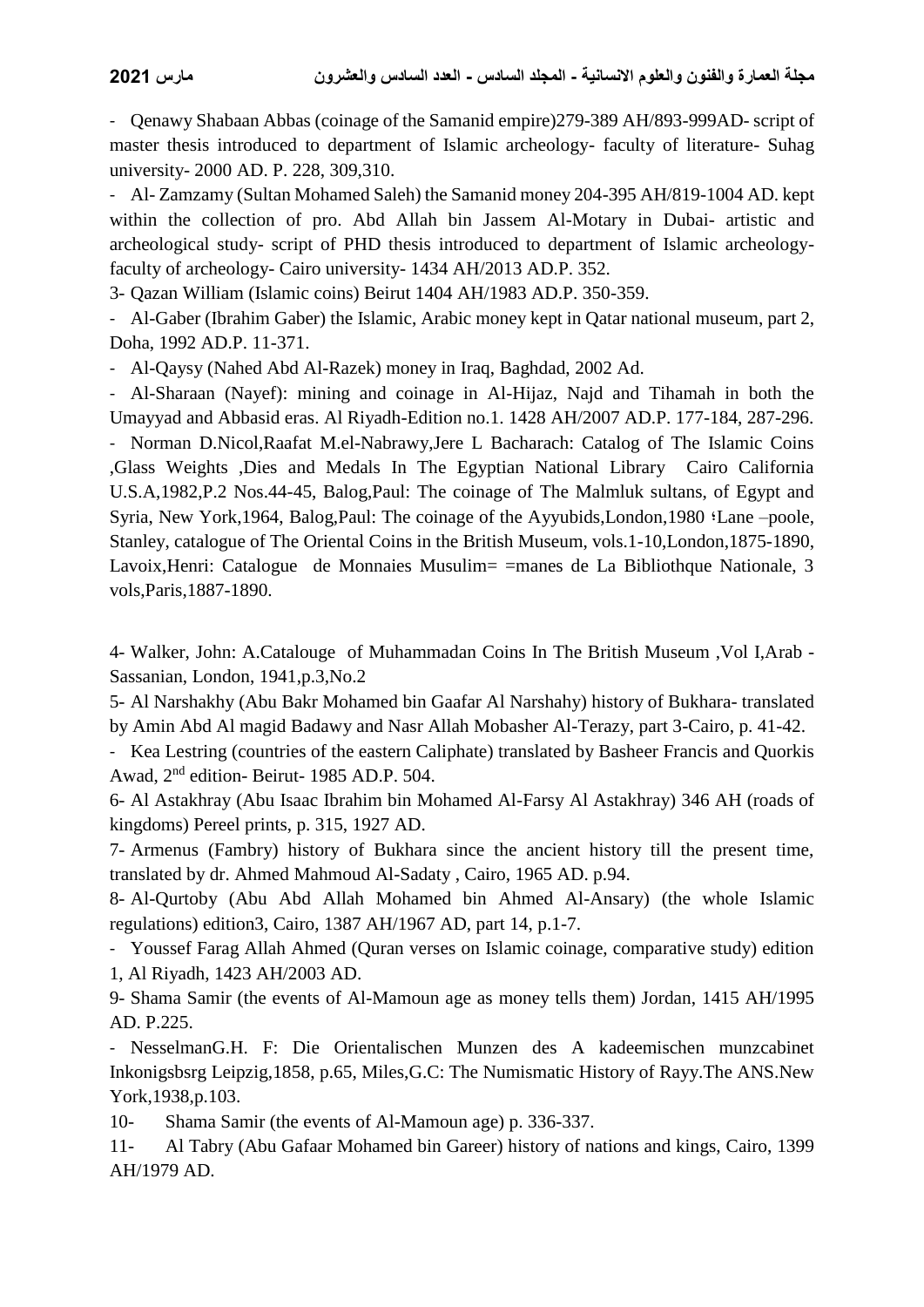- Al basha Hassan (the Islamic titles in history, documents and archeology) Cairo, 1975 AD. P. 366.

- Youssef Farag Allah Ahmed (Quran verses on Islamic coinage) p.91.

12- Ibn Al-Atheer (Abi Al-Hassan Ali bin Abi Alkaram Mohamed Al-Shibany) 630AH/1232 AD. the complete in the history, folder 7, edition 1, Beirut, 1407 AH/1987AD. P269-270.

13- Ikbal Abbas "history of Iran" p. 152.

14- Bin Al Atheer "the complete in history" part 7-p. 367.

- Ikbal Abbas "history of Iran" p. 154.

15- Mansour Atef Mohamed (encyclopedia of archeological engravings over the Islamic coinage) part 1, Cairo 2018, p.337-338.

16- Al- Zamzamy Sultan (the Samanid money) p. 352.

17- Ikbal Abbas "history of Iran" p. 154.

- Hassan Ibrahim Hassan (history of political, religious, cultural and social Islam) part 3, Cairo 1411 AH/ 1991 AD. P.86.

- Mansour Atef Mohamed (encyclopedia of archeological engravings) part 1, p.225-226.

18- Norman Nicol and others: op.cit, p10, No 409.

19- Qenawy Shaaban (coinage of the Samanid empire) p. 309-310. Thesis catalogue no. 2569- 2574.

- Markov,A: Inventary Katalog MusulmansKikh Monet Imperatorskogo Ermitaga,Cpb,1896,.pp1048-1050.

20- Qenawy Shaaban (coinage of the Samanid empire) p. 310. Image no.79, Catalogue no. 2559.

- Lane –poole, Stanley, catalogue of The Oriental Coins in the British Museum, vol. II, London,1896, p.110, No.409.

21- Qenawy Shaaban (coinage of the Samanid empire) Catalogue no. 2559.

- Norman Nicol and others: op.cit, No 4555.pl .XX

22- Its weight is 4.100 gm. And diameter is 29 mm.

- Al- Zamzamy Sultan (the Samanid money) p. 351-352. Image no. 159.

23- Qenawy Shaaban (coinage of the Samanid empire) Catalogue no. 2567-2568. p. 311. - Markov, op.cit, p.157, Nos1041-1042.

24- Qenawy Shaaban (coinage of the Samanid empire) p. 312-313. Image no.79, Catalogue no. 2562.

- Mitchiner, M: The World of Islam, oriental coins and their values, London, 1966, p.139, No.705.